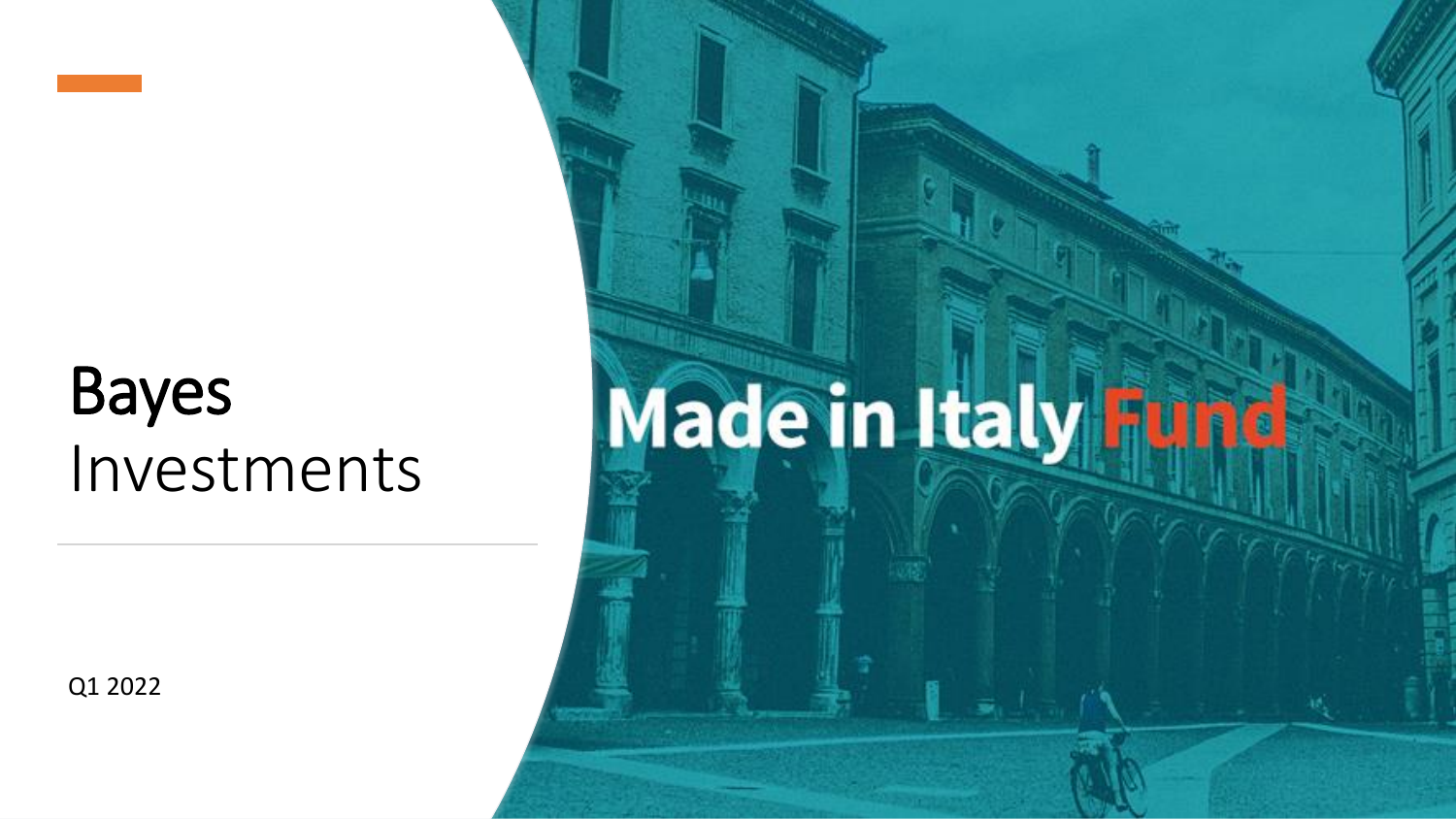## **The Made in Italy Fund**

- ➢ The **Made in Italy Fund (MIF)** invests primarily in publicly quoted Italian companies with a market capitalisation below one billion euro.
- $\triangleright$  The Fund's objective is to obtain a positive return above relevant market indices over the long term.
- ➢ The Fund normally holds around 30 stocks, selected across all economic sectors on the basis of a rigorous Value Investing approach.
- $\triangleright$  The Fund uses no leverage, has no short positions and will only use derivatives contracts for the purpose of hedging market risk.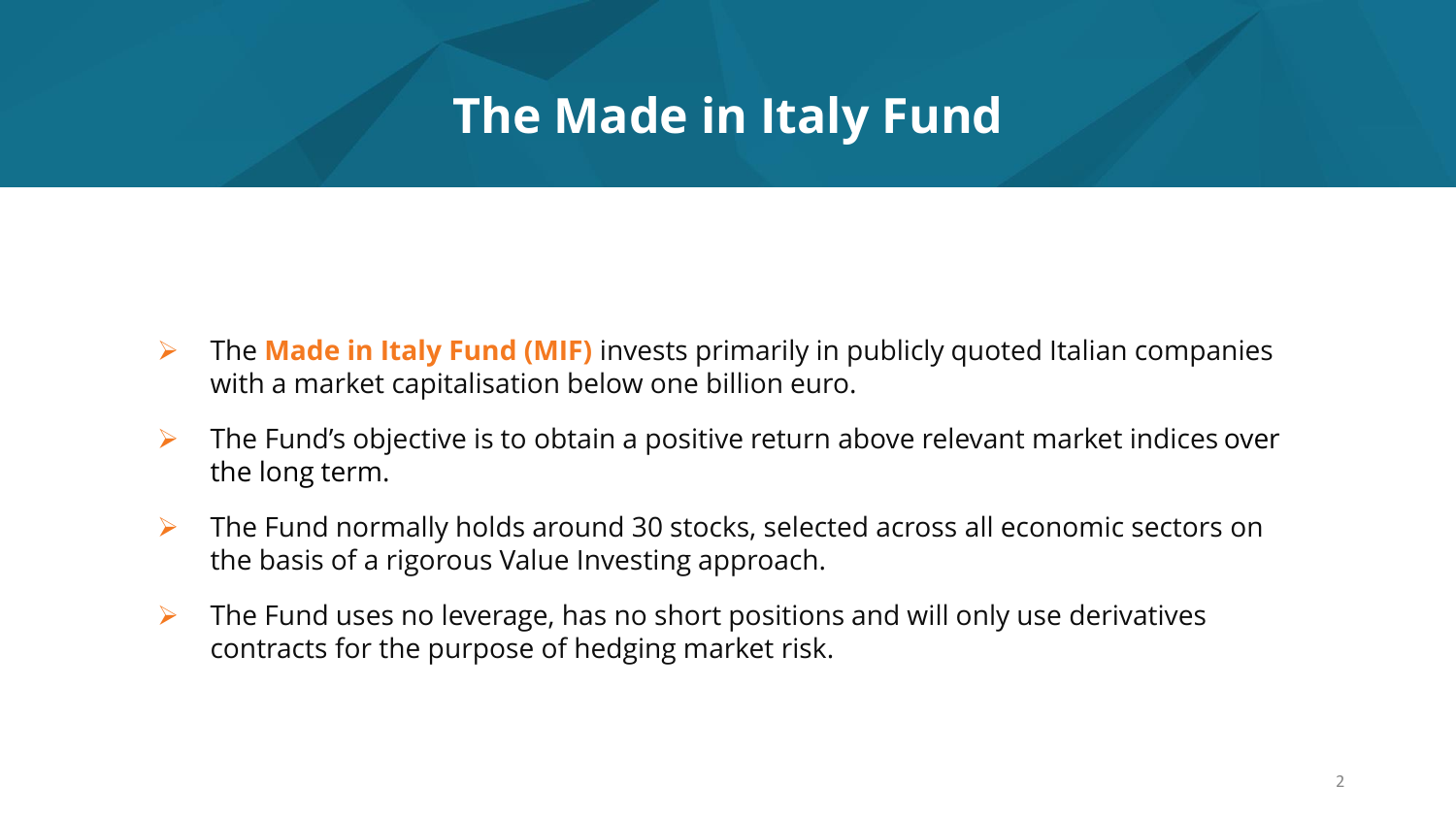## **The Made in Italy Fund: Rationale**

- $\triangleright$  The Italian stock market is small compared to the national economy and still largely neglected by international investors.
- ➢ Italy-focused funds are scarce and almost exclusively concentrated on large companies, comprising more than 3/4 of the Italian market index.
- ➢ Domestic institutional investors are index-driven, opportunistic and short-term oriented. Stable institutional shareholding of Italian smaller companies is largely confined to few foreign investors.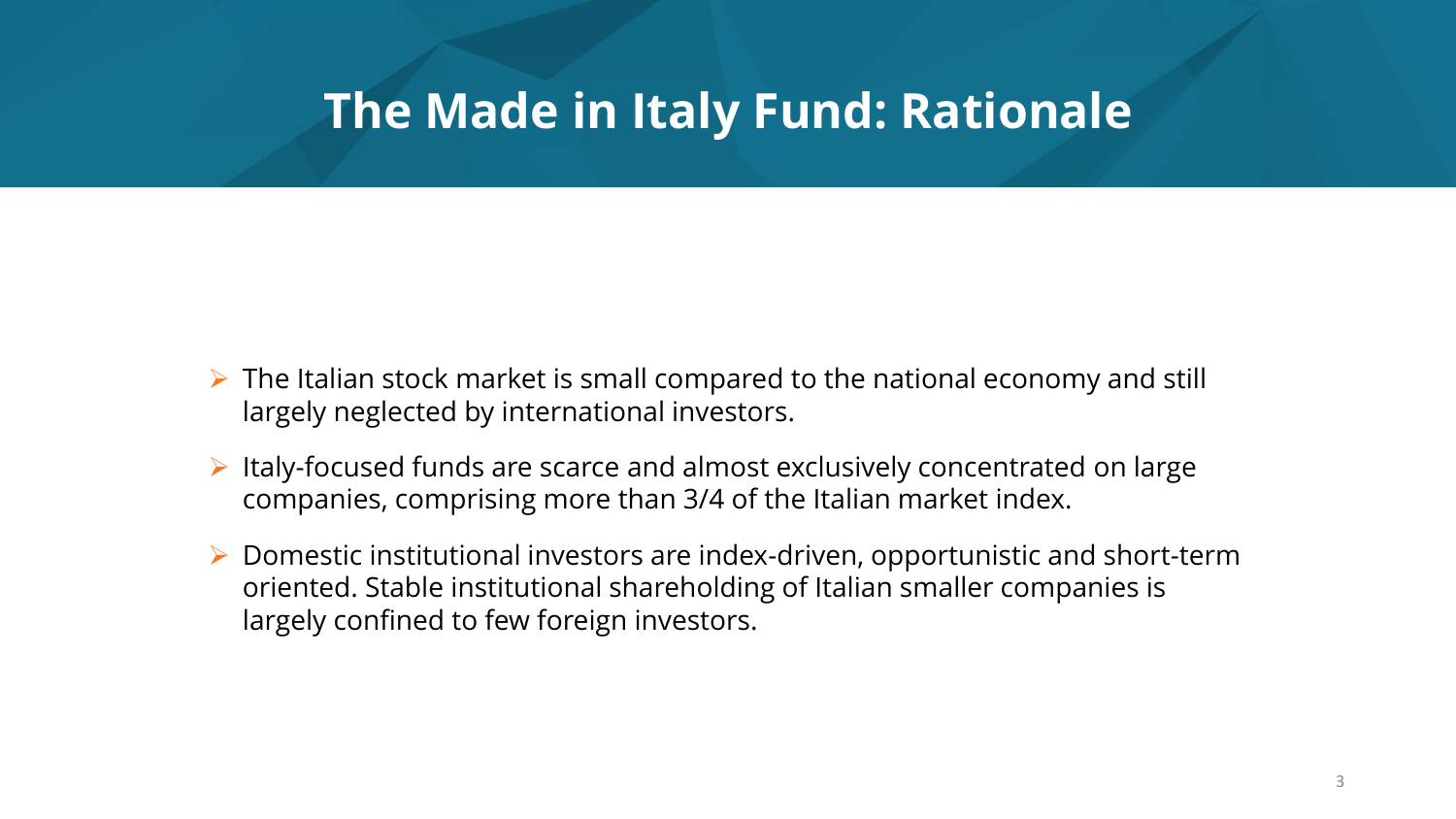## **The Made in Italy Fund: Rationale**

|                             |                | <b>All Shares</b> |          |                | <b>Small Caps</b> |          |
|-----------------------------|----------------|-------------------|----------|----------------|-------------------|----------|
|                             | Number of      | Market cap        |          | Number of      | Market cap        |          |
|                             | companies      | (m)               | % Weight | companies      | (m)               | % Weight |
| 4800 Finance                | 65             | 170,025           | 26%      | 45             | 8,292             | 17%      |
| 4700 Utilities              | 27             | 129,301           | 19%      | 16             | 2,483             | 5%       |
| 1400 Consumer Durables      | 28             | 94,045            | 14%      | 21             | 3,154             | 7%       |
| 2100 Energy Minerals        | $\overline{2}$ | 51,310            | 8%       | $\Omega$       | $\Omega$          | 0%       |
| 2400 Consumer Non-Durables  | 23             | 35,144            | 5%       | 17             | 2,596             | 5%       |
| 4600 Transportation         | 10             | 34,967            | 5%       | 7              | 1,153             | 2%       |
| 4900 Communications         | 9              | 14,529            | 2%       | 7              | 513               | 1%       |
| 1200 Producer Manufacturing | 45             | 29,384            | 4%       | 37             | 6,945             | 14%      |
| 2300 Health Technology      | 18             | 25,640            | 4%       | 15             | 2,487             | 5%       |
| 3400 Consumer Services      | 34             | 8,117             | 1%       | 32             | 3,869             | 8%       |
| 3100 Industrial Services    | 10             | 4,392             | 1%       | 8              | 1,560             | 3%       |
| 1300 Electronic Technology  | 19             | 10,614            | 2%       | 17             | 3,891             | 8%       |
| 1100 Non-Energy Minerals    | 8              | 25,191            | 4%       | 4              | 1,049             | 2%       |
| 3500 Retail Trade           | 7              | 602               | 0%       | $\overline{7}$ | 602               | 1%       |
| 3200 Commercial Services    | 30             | 8,032             | 1%       | 28             | 2,325             | 5%       |
| 3300 Technology Services    | 40             | 17,230            | 3%       | 38             | 3,520             | 7%       |
| 3250 Distribution Services  | 6              | 1,659             | 0%       | 6              | 1,659             | 3%       |
| 2200 Process Industries     | 8              | 3,687             | 1%       | 6              | 1,109             | 2%       |
| 3350 Health Services        | 5              | 496               | 0%       | 5              | 496               | 1%       |
| 6000 Miscellaneous          | 4              | 205               | 0%       | 4              | 205               | 0%       |
| NA [Unassigned]             | $\overline{2}$ | 28                | 0%       | $\overline{2}$ | 28                | 0%       |
| Total                       | 400            | 664,597           | 100%     | 322            | 47,934            | 100%     |
| Large Caps                  | 78             | 616,664           |          |                |                   |          |
|                             | 20%            | 93%               |          | 81%            | 7%                |          |

**67%** of the All Shares market is concentrated in only **4** sectors.

Small caps are **81%** of all companies, but only **7%** of total market value.

The total market value of the Small cap universe is **48bn**, of which about **1/3** is free-float.

The Small cap universe is better diversified and is a **more accurate representation** of the backbone of the Italian economy.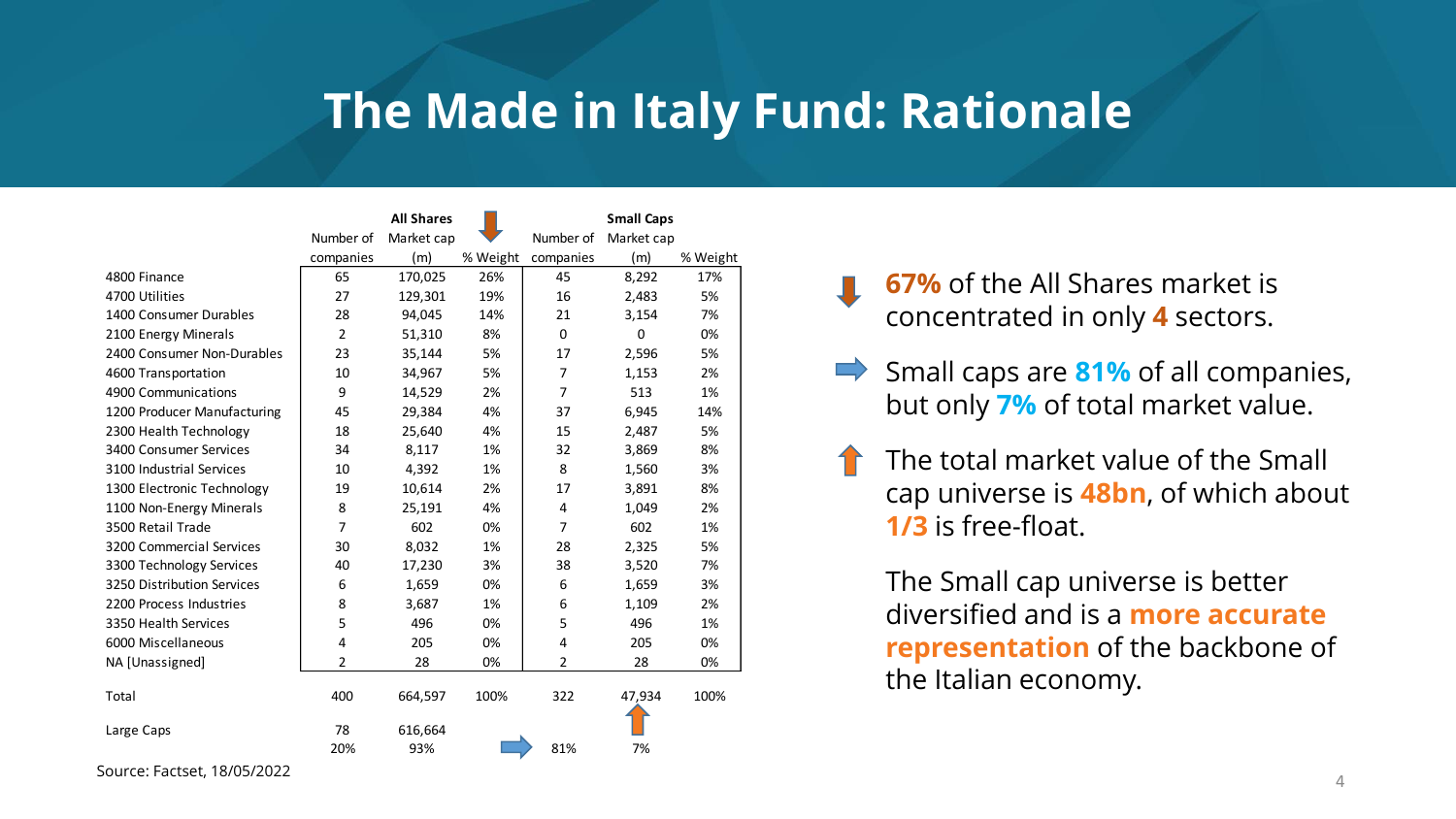## **The Made in Italy Fund: a bottom-up approach**

- $\triangleright$  Italy has rarely looked like a particularly attractive place to invest from a topdown, macro perspective.
- ➢ But the Italian stock market has always been a good place for bottom-up stock picking aimed at finding great companies with high growth prospects, strong and sustainable profitability and attractive valuations.
- $\triangleright$  We invest in smaller companies which are leaders in specific market niches and where good management and Italian flair allow them to build and maintain a solid competitive advantage.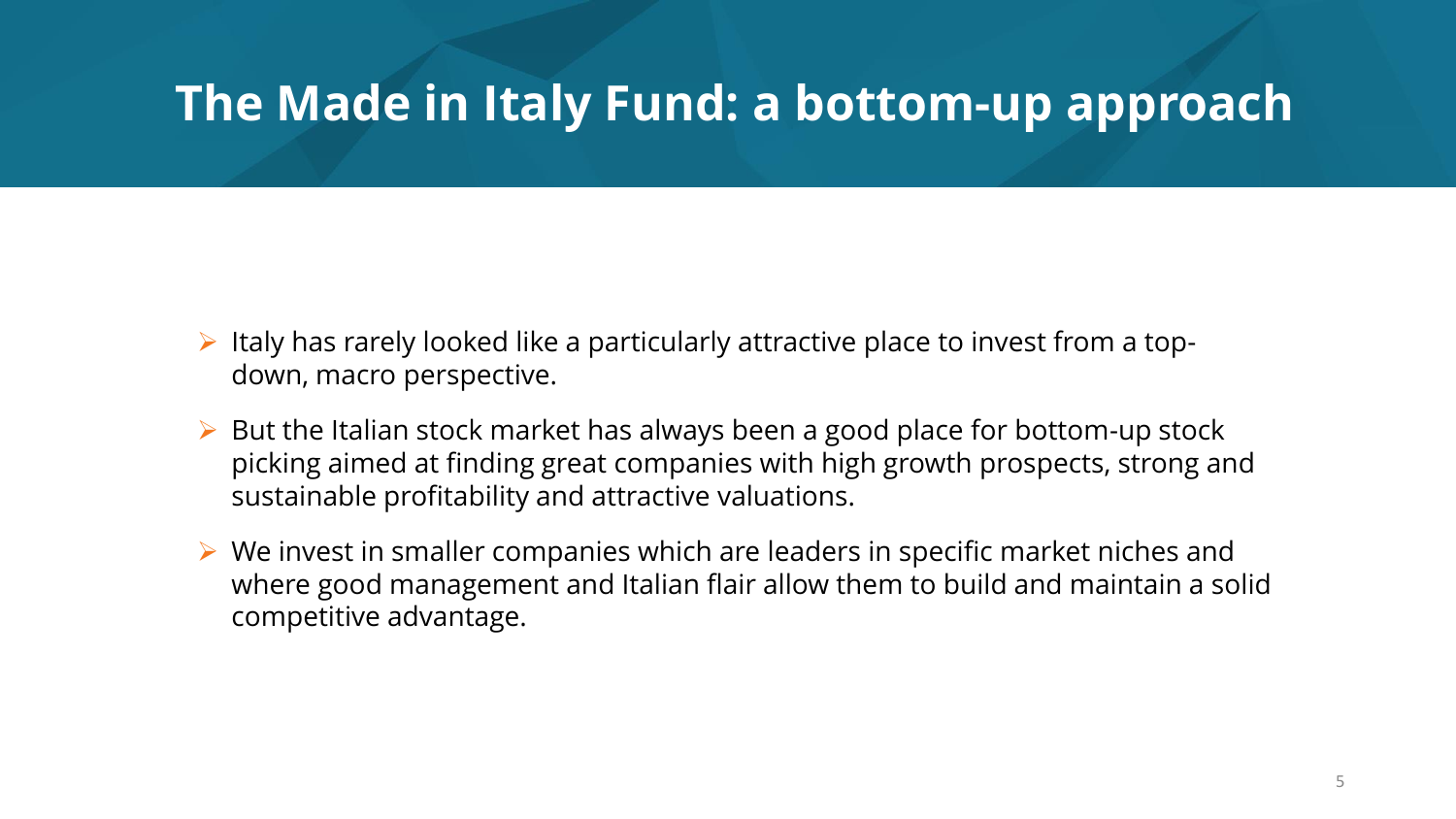## **Massimo Fuggetta Chairman and Chief Investment Officer**

Massimo is the founder, Chairman and Chief Investment Officer of Bayes Investments.

He started his investment management career in 1988 at **JP Morgan Investment Management** in London, where he rose to become Head of the Global Balanced Group, with responsibility for international balanced portfolios. In 1999 he left JPMIM to become Chief Investment Officer, Director General and then CEO at **Sanpaolo IMI Asset Management** in Milan. He left the company in 2001 to start **Horatius**, an investment advisory company incorporated in 2004, which in 2007 became an asset management company. He left Horatius in 2012 to go back to London, where in 2014 he founded Bayes Investments.

Massimo holds a Doctorate (DPhil, 1991) and Master's Degree (MPhil, 1987) in Economics from the **University of Oxford** (Trinity College). He graduated in Economics at **LUISS**, Rome in 1984. He taught Behavioural Finance in the Master in Economics course at Bocconi University in Milan in 2000-2002 and in the same period served in the Editorial Board of the *Financial Analysts Journal.*

In 2012 Massimo started the **Bayes blog** at [www.massimofuggetta.com](http://www.massimofuggetta.com/), which has acquired popularity in the Value Investing community.

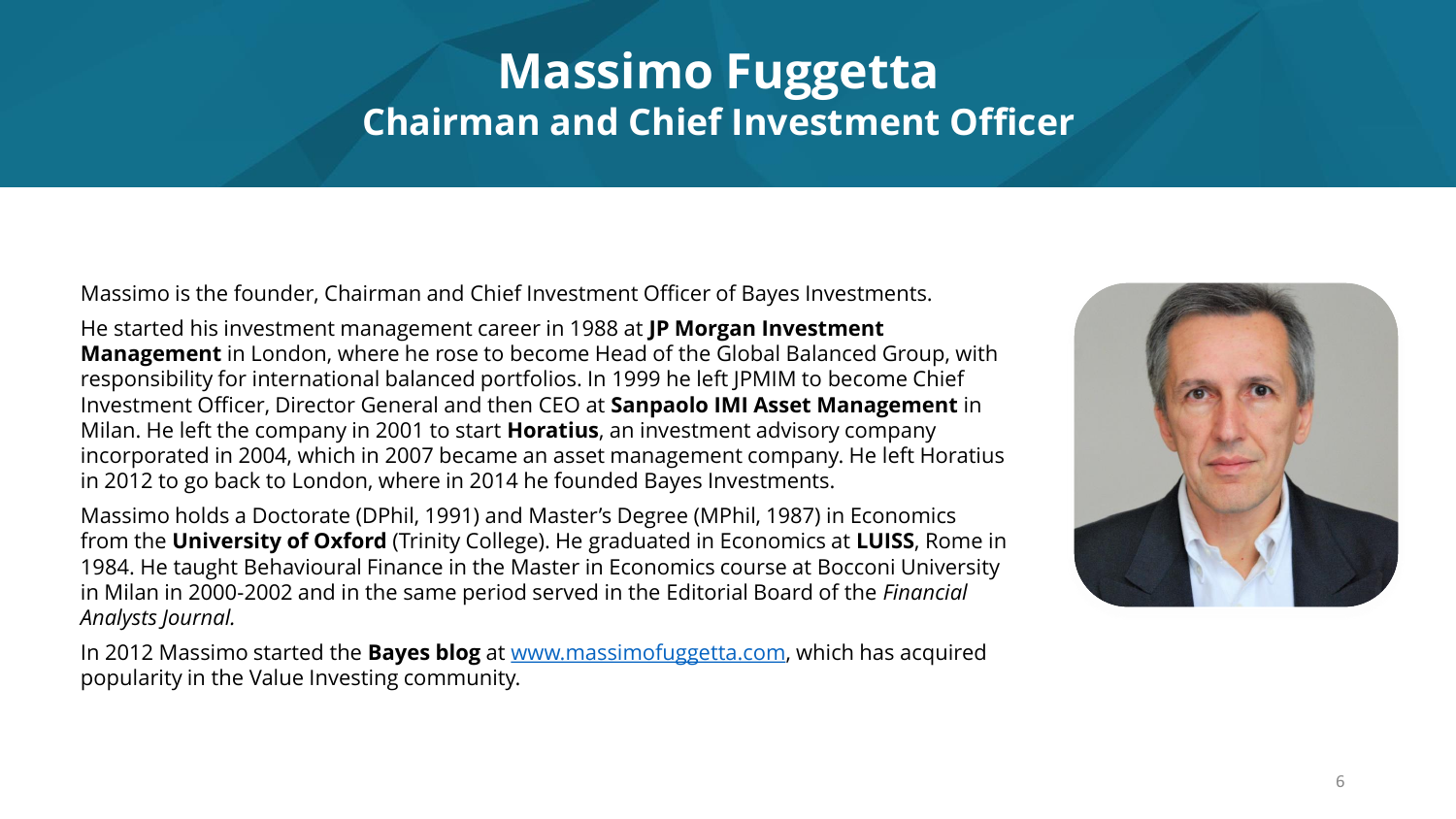## **Antongiulio Marti MIF co-manager and SCM relationship manager**

Antongiulio is the founder and CEO of **HOOP**, a company specialized in majority and minority investment operations in Italian SMEs, listed and unlisted, through the Club Deal formula. HOOP's mission is the extraction of medium term value from the Italian entrepreneurial fabric.

From 2015 to 2020 Antongiulio worked at SCM SIM as equity portfolio manager and Head of Corporate Advisory & Club Deals.

Over the last few years, he has completed several activist operations on companies listed in Italy, starting corporate turnaround processes through changes of governance.

Antongiulio graduated in Economics and Finance at **Bocconi University** in Milan.

He is also a founding member and Chairman of **AIEDA** – Italian Association for the Exercise of Shareholders' Rights – a non-profit association aimed at promoting and encouraging shareholders activism in Italian listed companies and presenting lists of candidates for the election of members of corporate bodies.

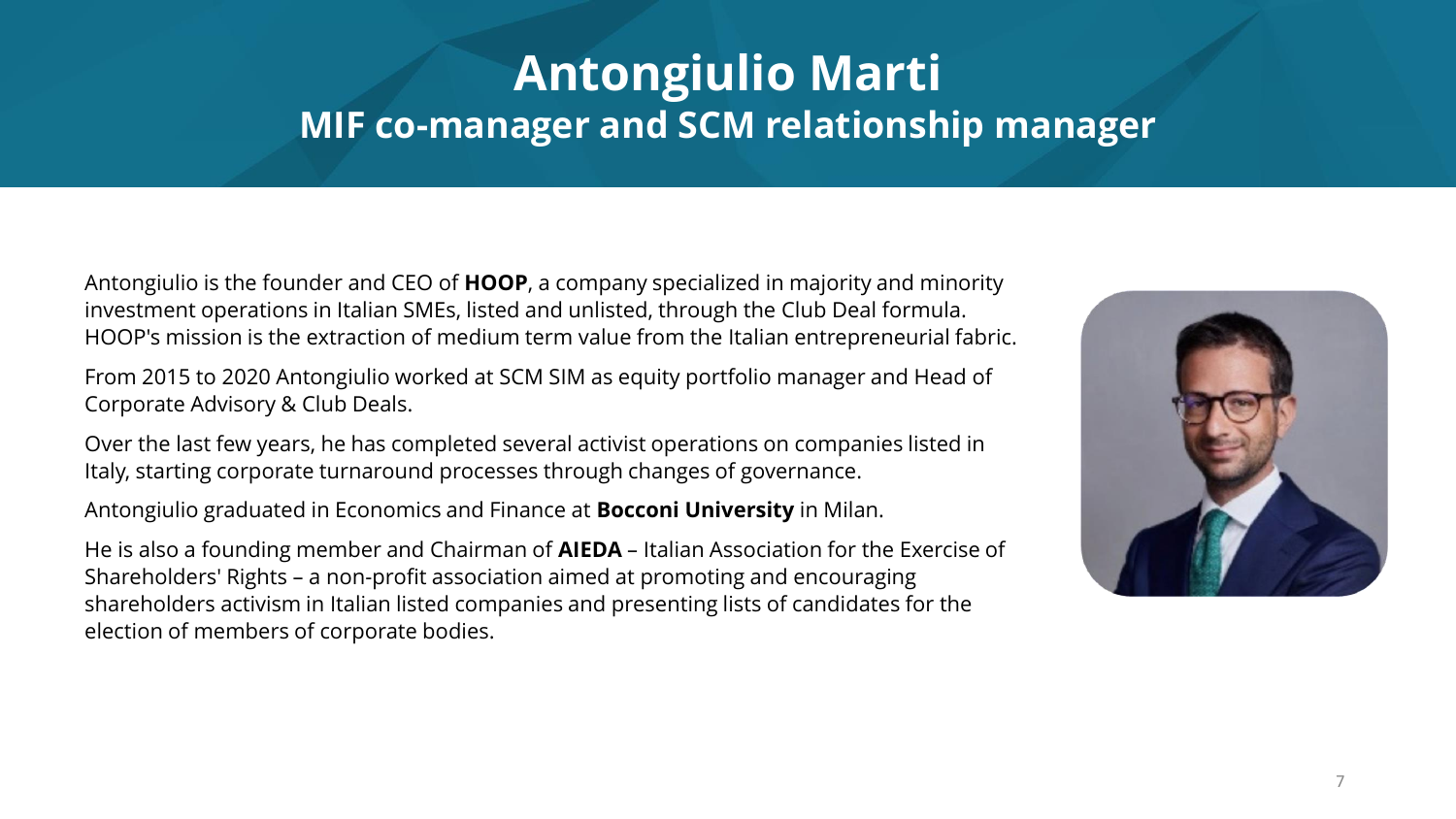## **Board of Directors**

**Massimo Fuggetta**, Chairman

#### **Guido Manca**, Board Member

Guido is the Chief Executive Officer at **Independent Strategy Ltd.** in London. He runs the company and looks after global marketing and distribution of the firm's products. He started his career at **Salomon Brothers** (fixed income) followed by **Morgan Stanley** (equities). He cofounded Independent Strategy in 1994. He holds an Honours degree in Economics from **Trinity College**, Cambridge.

#### **Alexandros Rammos**, Secretary

Alexandros has 20 years experience in financial markets. In 1990, his family founded **Pegasus Securities** in Athens, a brokerage company which rose to prominence by eventually becoming one of the largest privately-owned retail brokerage houses in Greece. Alexandros was the company CEO between 2009 and 2011. In 2014 he became Managing Partner of **Versal Investment Services**, an independent investment advisor in Athens. He joined **New College Capital Ltd** in October 2015 mainly focusing on compliance and business development.



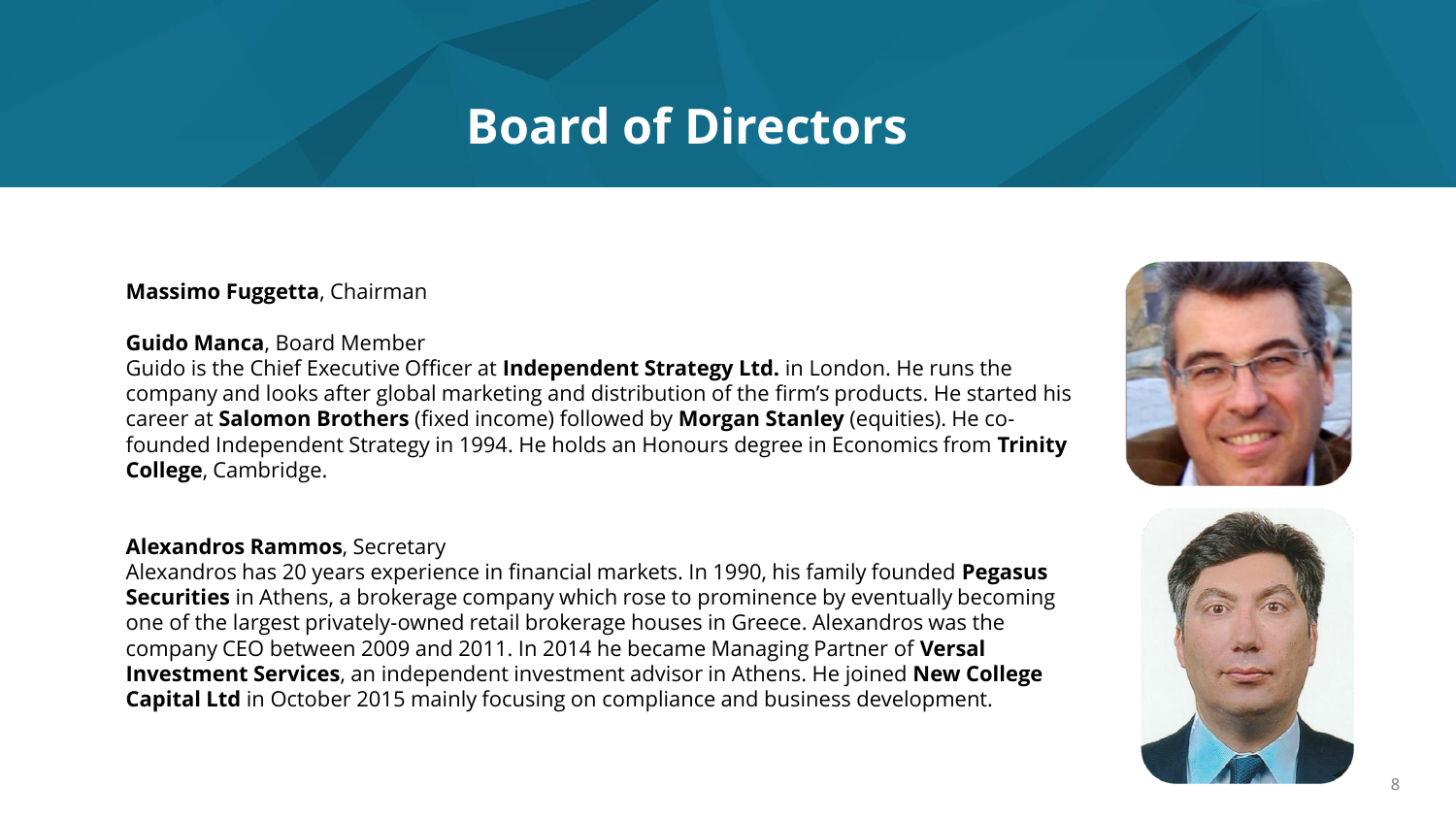## **Strategic Advisors**

#### **Alessandro Ciravegna**

Alessandro has more than 30 years experience in financial markets. He began his career at Merrill Lynch in London and subsequently joined Citigroup in various investment advisory and business management functions in London, Milan, Athens and New York. In 2002, he founded New College Capital Ltd to provide specialist investment advice to European investors.

#### **Martin Mellish**

Martin is the founding director of Aspen Advisory Services Ltd., a London-based private office overseeing investments in North America, Europe, and Asia. He is a non-executive chairman or director of seven companies. From 1984 to 1992 he was Financial Controller and Chief Financial Officer of Alturki Holding, an industrial investment company based in Saudi Arabia. He holds an SM (Management) from the Massachusetts Institute of Technology, an M.Sc. (Accounting) from Northeastern University and an A.B. (Political Science) from Amherst College.



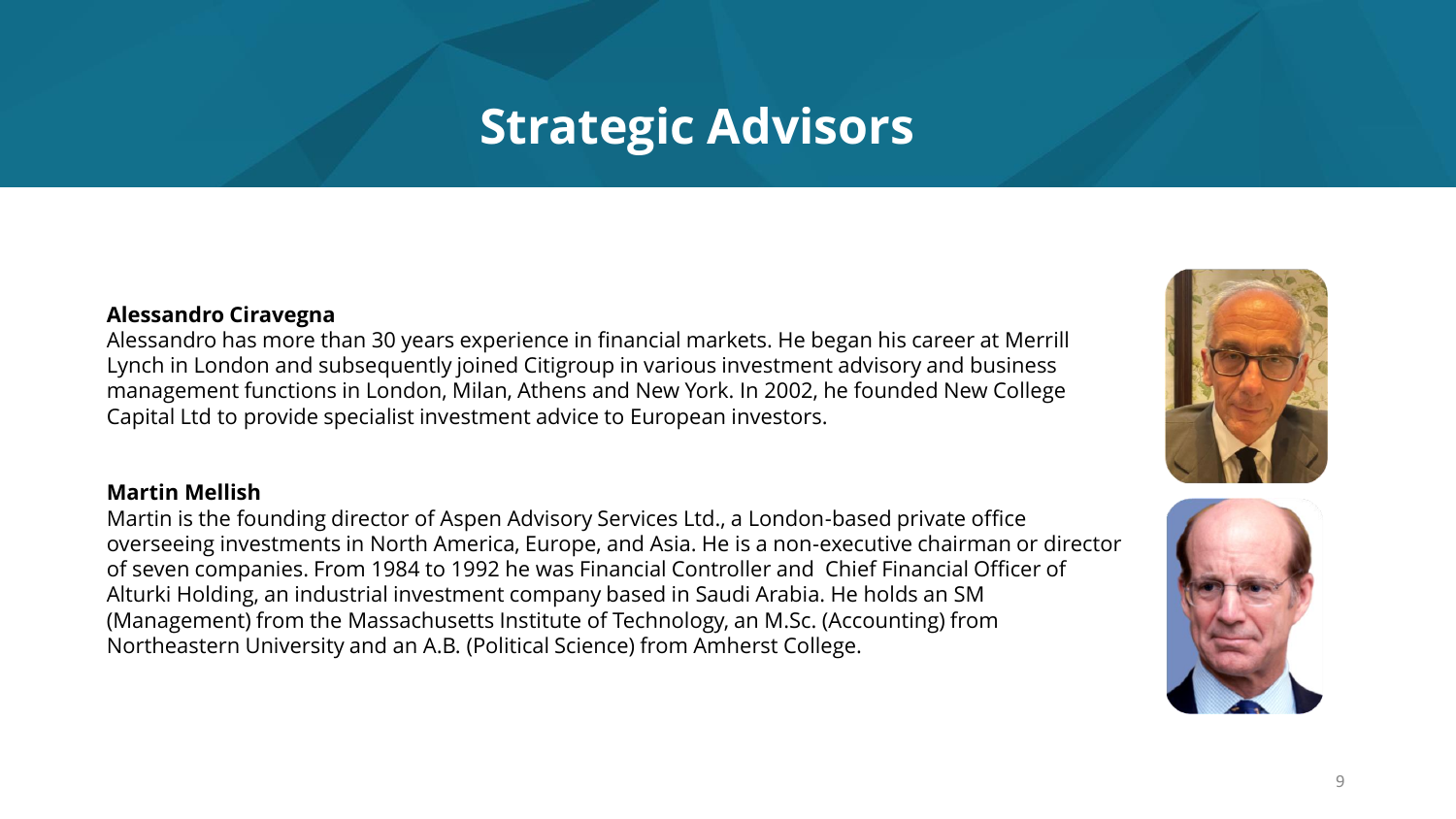## **Investment Philosophy: Value Investing**

The Fund's stock selection is inspired by the principles of Value Investing, following in the steps of **Benjamin Graham and Warren Buffett.** 

- $\triangleright$  Markets are not efficient, but continually offer attractive opportunities to active investors who can take advantage of them through diligent analysis of intrinsic value.
- ➢ Stocks are not bits of paper in a trading game, but represent a fractional ownership of a company, allowing investors to share in the company's profits.
- $\triangleright$  The Fund selects stocks with the mind-set of a long term investor, who wants to participate in the success of the companies he owns. Its aim is to be a stable shareholder and a point of reference for the best companies in the dynamic Italian Small cap universe.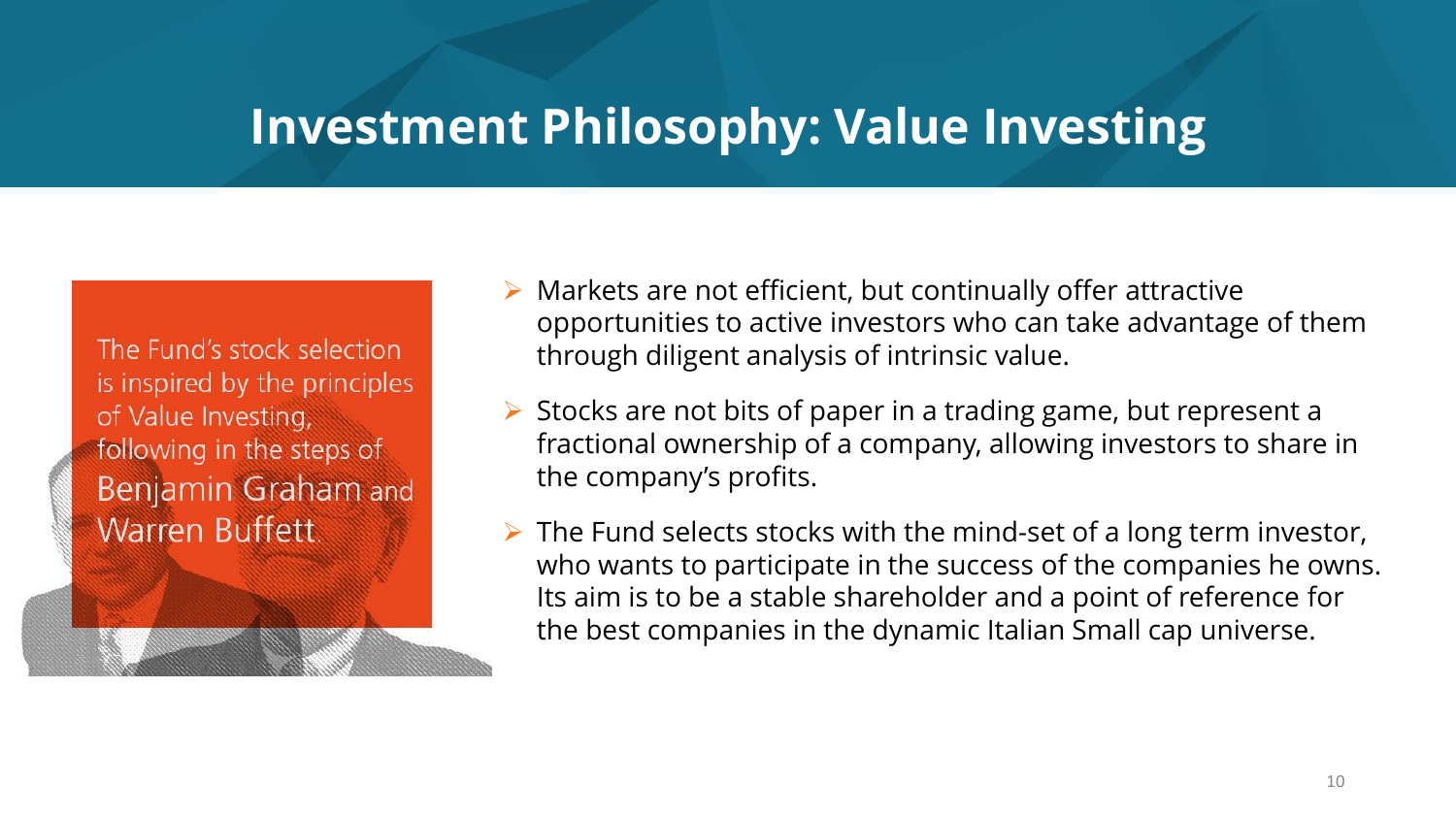## **Stock selection: a 6-step process**

#### **Step 1: Company screening**

Constant search for attractive investment opportunities, through a **systematic screening** of the Small Cap universe based on quantitative and qualitative rules, as well as through taking advantage of bargains offered by market volatility.

#### **Step 2: Fundamental analysis**

Selection is based on the history of financial reports and valuation, with emphasis on corporate governance and share ownership. Analyses are centred on a **direct relationship**  with top management and **regular visits** to company headquarters.

#### **Step 3: Valuation**

The aim of the valuation work is to estimate the company's profitability and growth prospects in order to arrive at a reasonable assessment of its **intrinsic value**.

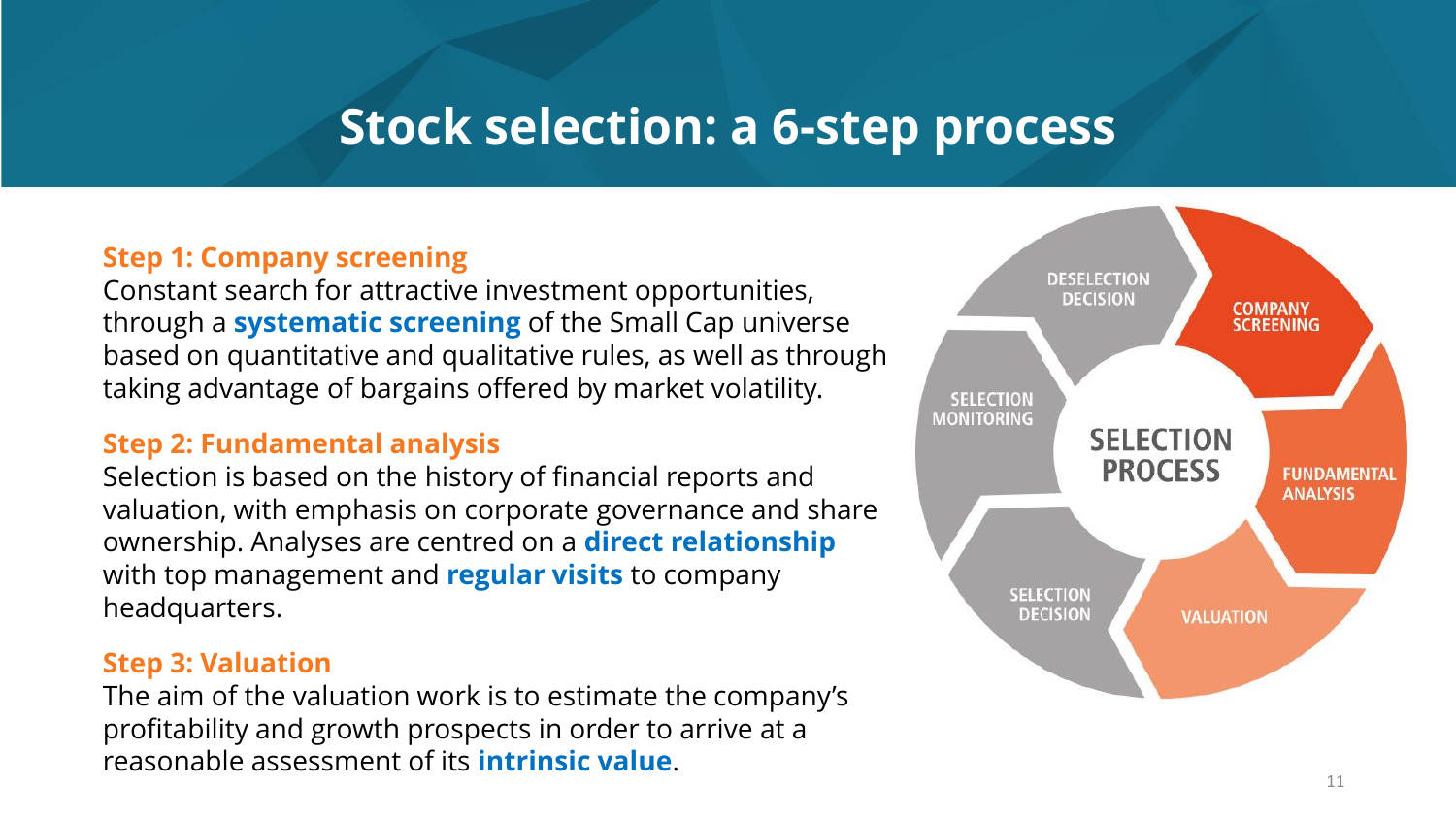## **Stock selection: a 6-step process**

#### **Step 4: Selection decision**

The Fund selects companies where there is a considerable gap between intrinsic value and market price. The magnitude of such **margin of safety**  determines the size of the position.

#### **Step 5: Selection monitoring**

Once in the portfolio, companies are **constantly monitored** to ensure the validity of the selection thesis. Position weights are adjusted accordingly.

#### **Step 6: Deselection decision**

The Fund has a **low turnover**. Positions exit the portfolio once they close their value gap through appreciation, or in order to leave space to more attractive alternatives.

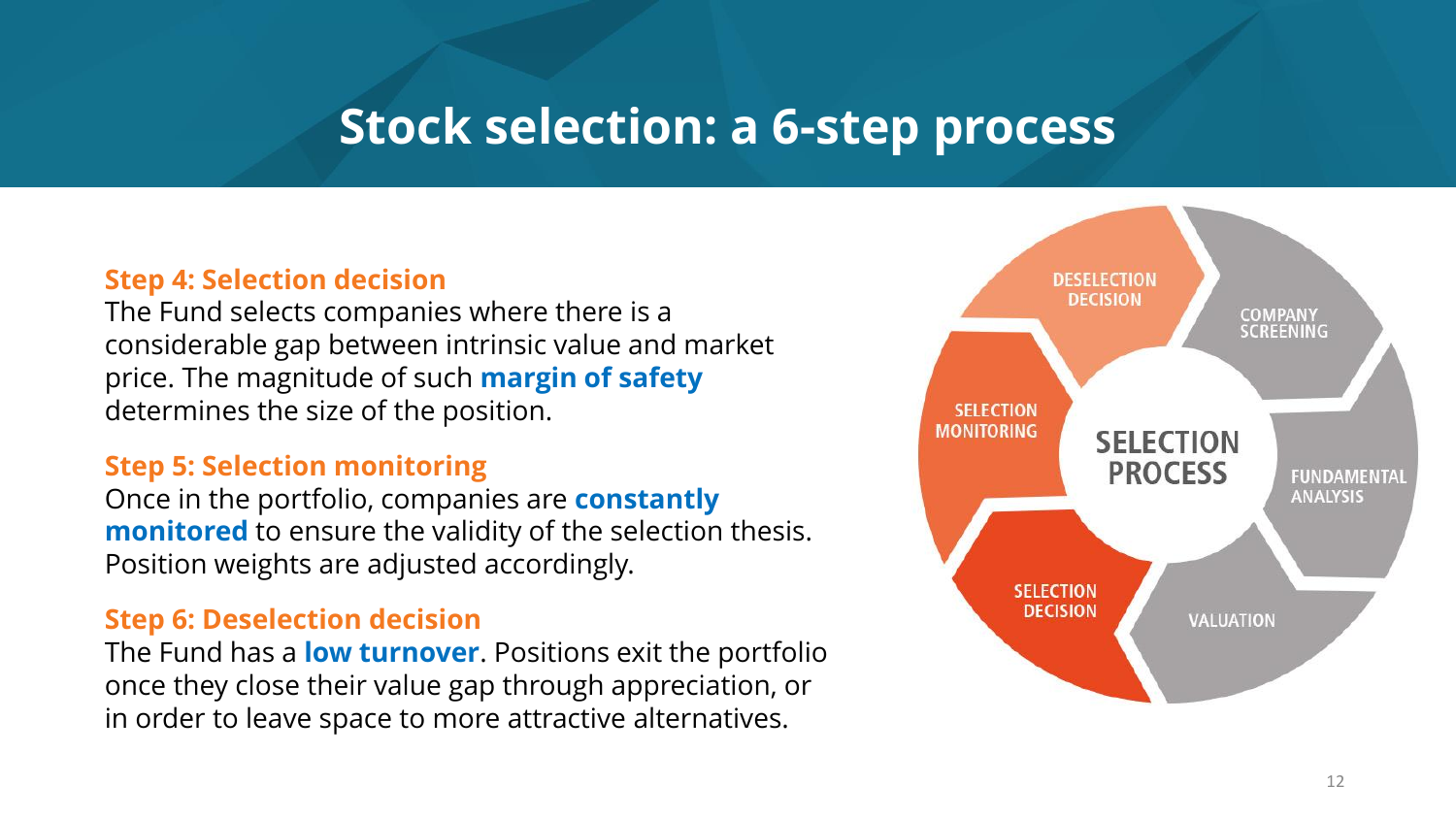## **Risk Management**

We take advantage of price volatility and are pleased with the low volatility of our return. However, we do not regard volatility as a reliable measure of risk. We look at risk as the danger of a permanent loss of capital. The Fund minimizes it by investing in companies where there is a substantial **Margin of Safety** between intrinsic value and market price.

We mitigate risk by:

#### ➢ **Position monitoring**

The Fund continually ensures that the rationale of each stock selection is still valid, and stands ready to change its stance if, following new adverse developments, this is no longer the case.

#### ➢ **Diversification**

Following UCITS rules, individual positions are capped at 10% of Fund value, and positions above 5% are collectively capped at 40% of Fund value. Adequate sectoral diversification is also pursued.

#### ➢ **Hedging**

While the Fund is normally fully invested, it reserves the occasional possibility to use derivatives contracts for the purpose of hedging market risk.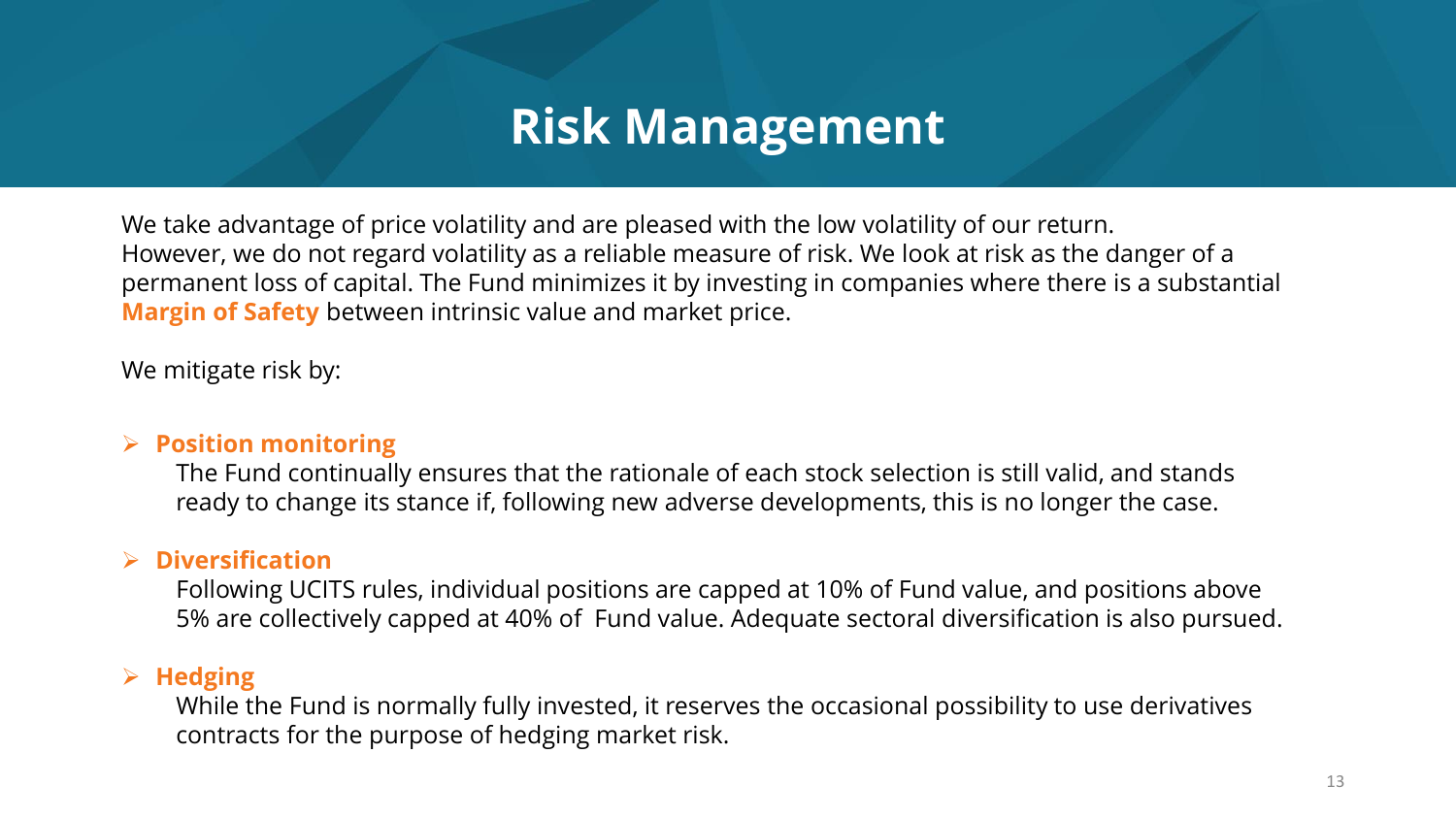## **Our track record: Higher return, lower volatility**



#### **Return (17/05/2016 - 31/03/2022)**

#### **Made in Italy Fund: 94.0%**

| <b>Weighted Average:</b> | 62.5% |
|--------------------------|-------|
| Lyxor ETF:               | 50.2% |
| <b>iShares ETF:</b>      | 68.4% |

#### **Standard Deviation (daily, annualised)**

#### **Made in Italy Fund: 14.6%**

| <b>Weighted Average:</b> | 20.1% |
|--------------------------|-------|
| Lyxor ETF:               | 17.8% |
| <b>iShares ETF:</b>      | 22.5% |

Universe: Italian Equities Funds, Morningstar Italy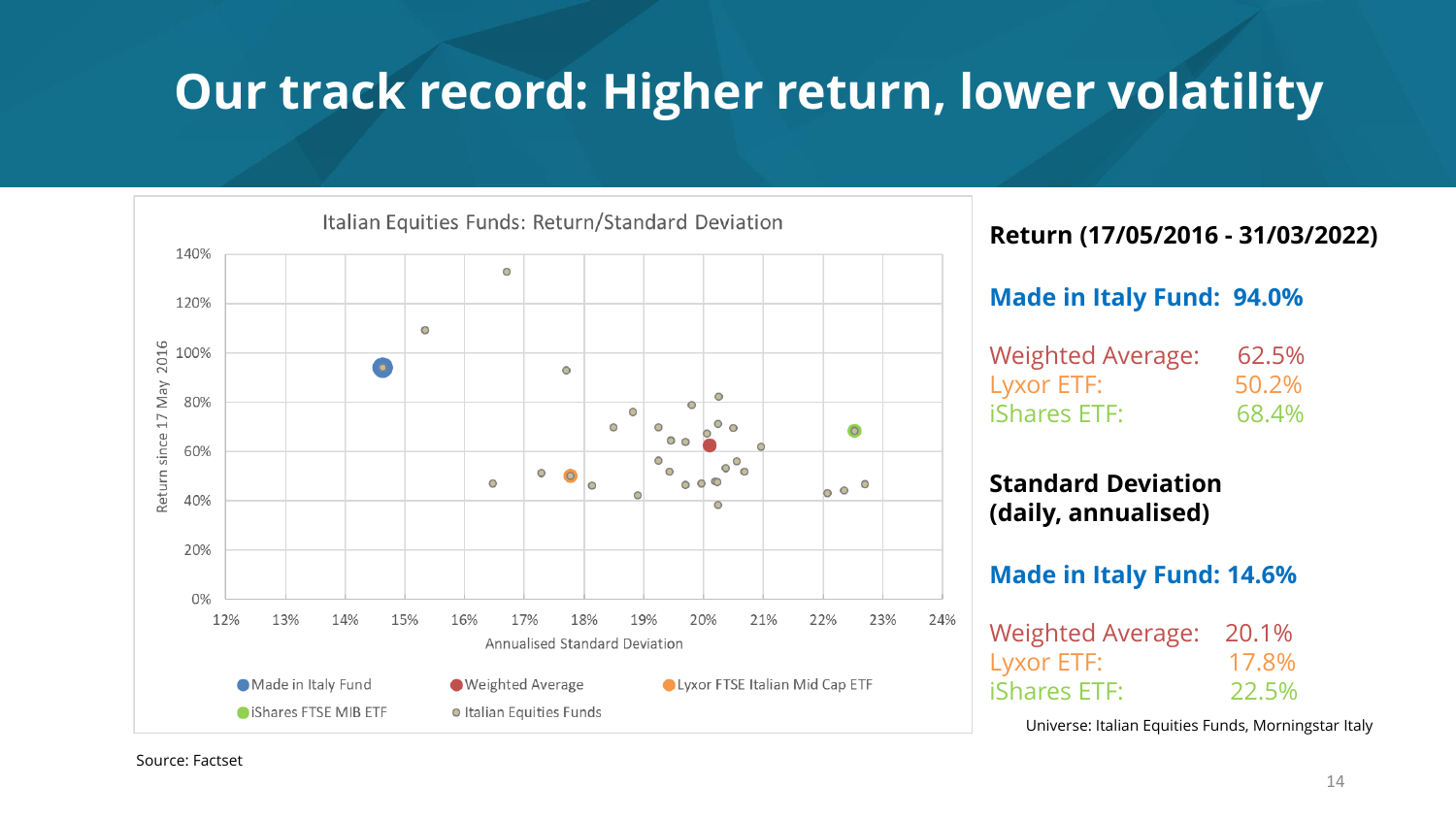## **Our track record: Higher return, lower Beta**



#### **Return (17/05/2016 - 31/03/2022)**

#### **Made in Italy Fund: 94.0%**

| <b>Weighted Average:</b> | 62.5% |
|--------------------------|-------|
| Lyxor ETF:               | 50.2% |
| <b>iShares ETF:</b>      | 68.4% |

#### **Beta vs. FTSE MIB index**

#### **Made in Italy Fund: 0.46**

| Weighted Average: 0.80 |      |
|------------------------|------|
| Lyxor ETF:             | 0.68 |
| <b>iShares ETF:</b>    | 0.99 |

Universe: Italian Equities Funds, Morningstar Italy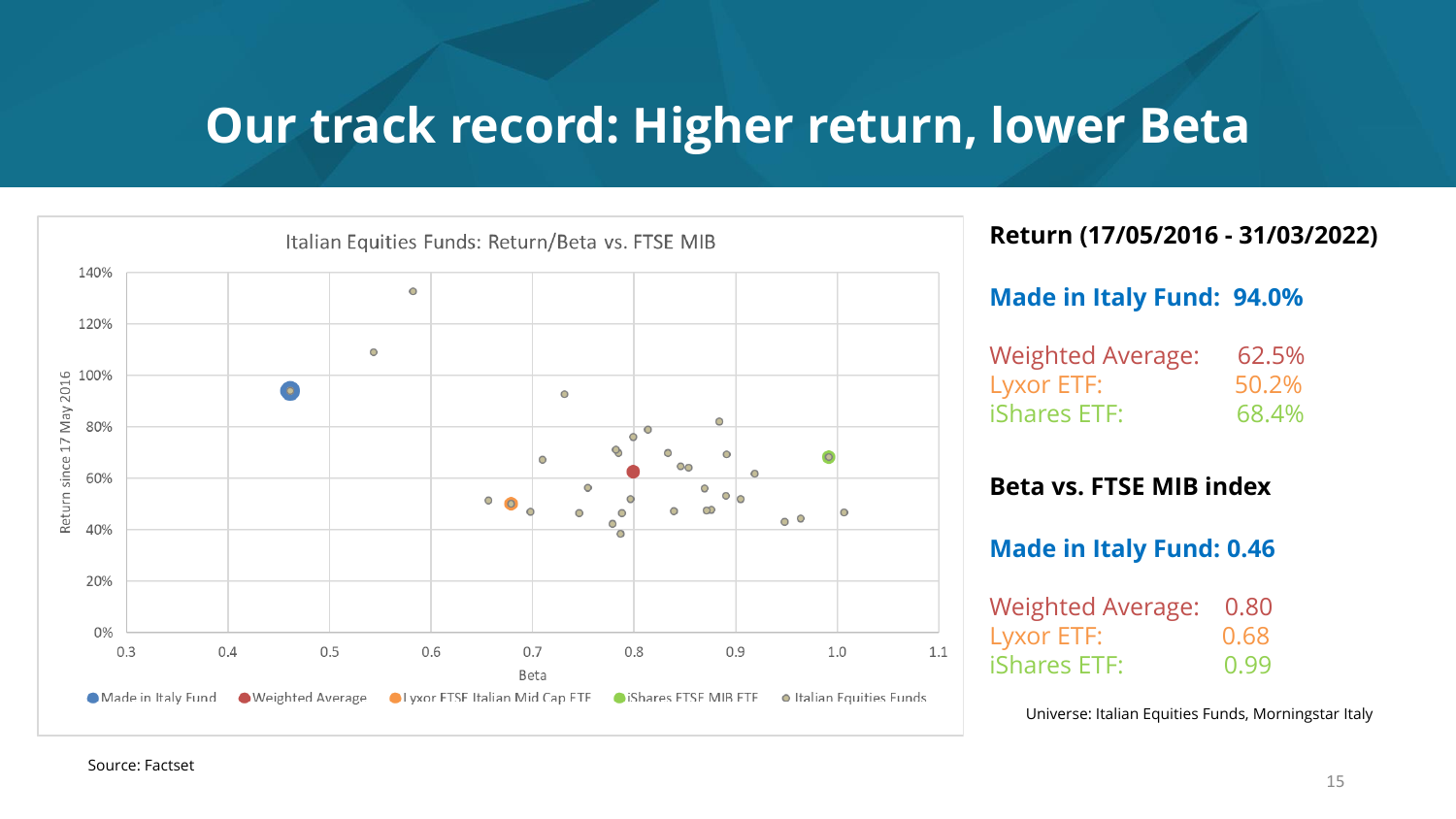## **Fund classes**

| <b>Fund Class</b>                                              | <b>Class IX</b> | <b>Class A</b><br><b>All Investors</b> | <b>Class L</b><br><b>Listed</b> | <b>Class R</b><br>Retail* |  |
|----------------------------------------------------------------|-----------------|----------------------------------------|---------------------------------|---------------------------|--|
| <b>ISIN Code</b>                                               | LU1883913037    | LU1391064745                           | LU1391064828                    | LU1391064661              |  |
| Liquidity                                                      | <b>Daily</b>    |                                        |                                 |                           |  |
| Currency                                                       | <b>Euro</b>     |                                        |                                 |                           |  |
| Minimum Initial<br>Investment                                  | €900,000        | €100,000                               | 1 share                         | €1,000                    |  |
| Minimum<br>Subsequent<br>Investment                            | €90,000         | €25,000                                | 1 share                         | €1,000                    |  |
| Investment<br>Management Fee                                   | 0.90%           | 1.25%                                  | 1.50%                           | 2.00%                     |  |
| Performance Fee<br>% of annual return if<br>above 4%, with HWM | 9%              | <b>15%</b>                             | 15%                             | <b>15%</b>                |  |

\* The Retail class is reported for illustration only. This presentation is not intended for retail distribution. 16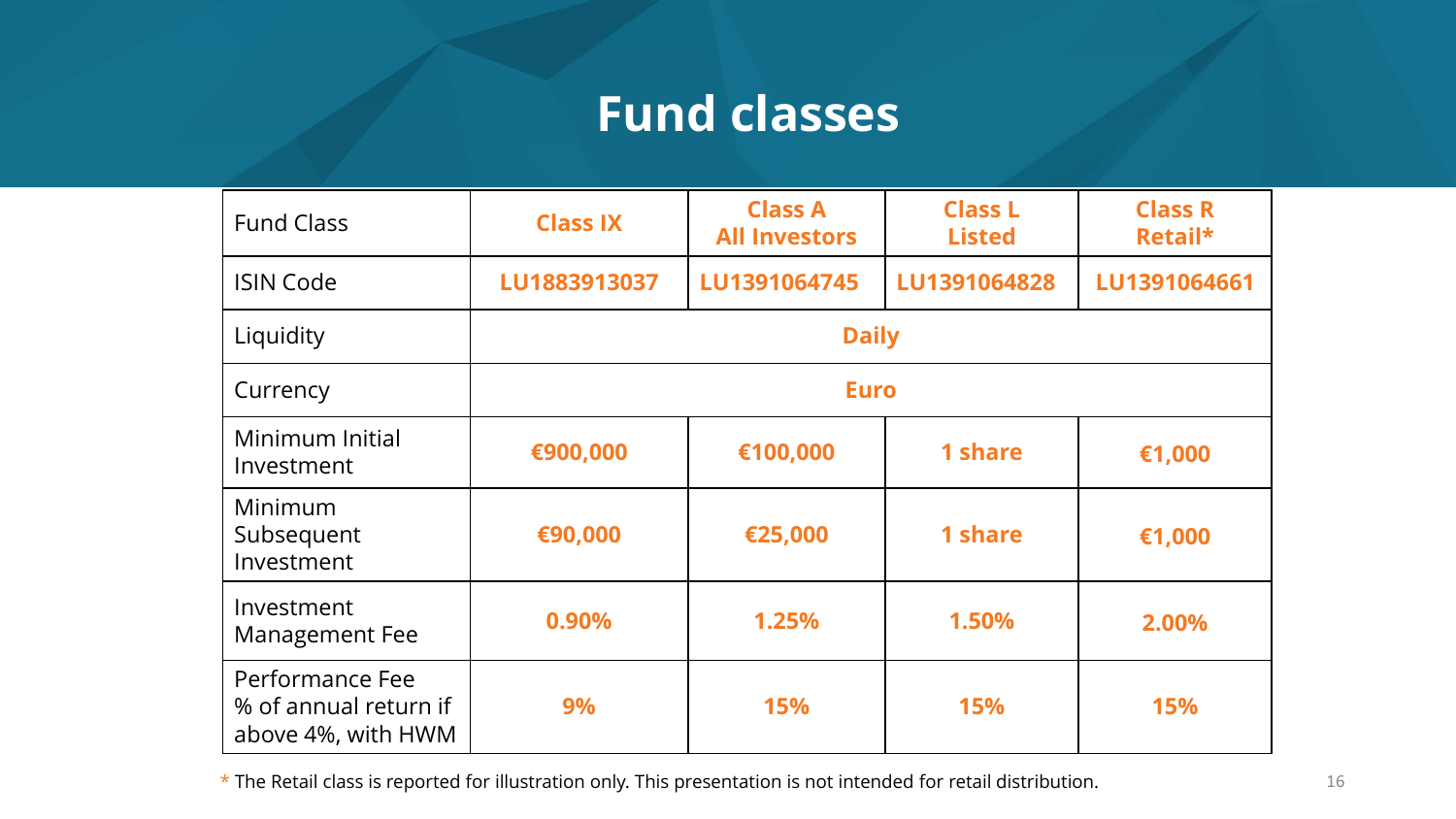## **Legal information**

Domicile : Luxembourg 2010 Investment Manager and Administrator and Liquidity : Daily Currency : EUR Inception date : May 2016

#### Fund Advisor : **Bayes Investments Limited**

- 
- Legal entity **Example 20 Compact 20 Compact 20 Compact 20 Compact 20 Compact 20 Compact 20 Compact 20 Compact 20 Compact 20 Compact 20 Compact 20 Compact 20 Compact 20 Compact 20 Compact 20 Compact 20 Compact 20 Compact 20**
- Management Company : Link Fund Solutions SA, Luxembourg
- Custodian : Banque de Luxembourg
- Transfer Agent : European Fund Administration SA, Luxembourg
- Auditor : Deloitte Luxembourg
	-
	-
	-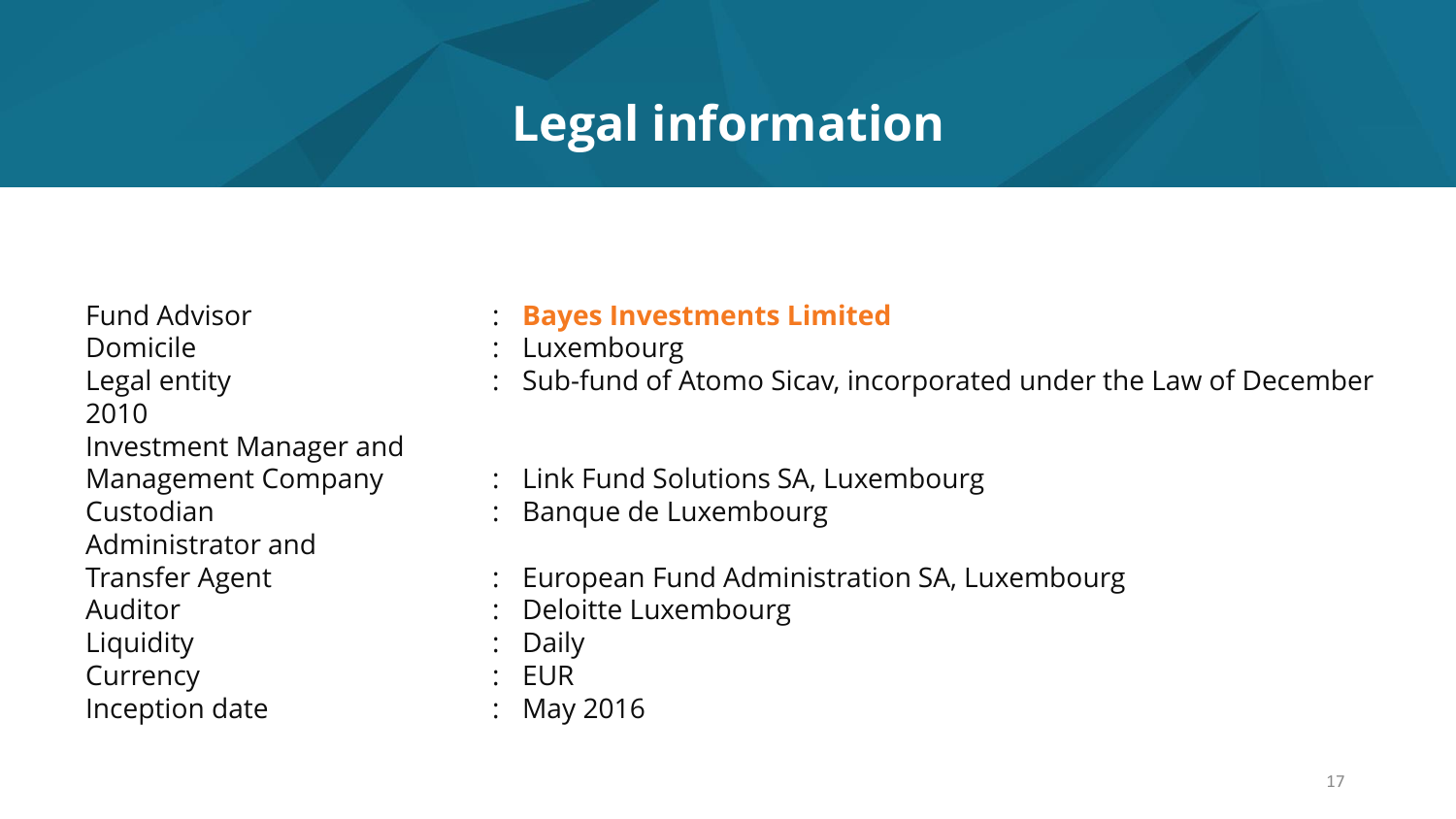## **Link Fund Solutions SA**

- ➢ A Luxembourg-based independent authorised UCITS Management Company and AIFM, providing Governance, Compliance, Operations Oversight and Fund Operations Monitoring, Investment Management Monitoring and Risk Management.
- ➢ 2.7 billion euro Assets Under Management, 30 clients, 21 Funds, 78 Sub-Funds, 35 professionals, 2 offices in Luxembourg and Lugano.
- ➢ Link Fund Solutions, which in 2021 acquired Casa4Funds, is one of the largest third-party ManCos in Europe. Link Fund Solutions is part of Link Group, a global, digitally enabled business connecting millions of people with their financial assets.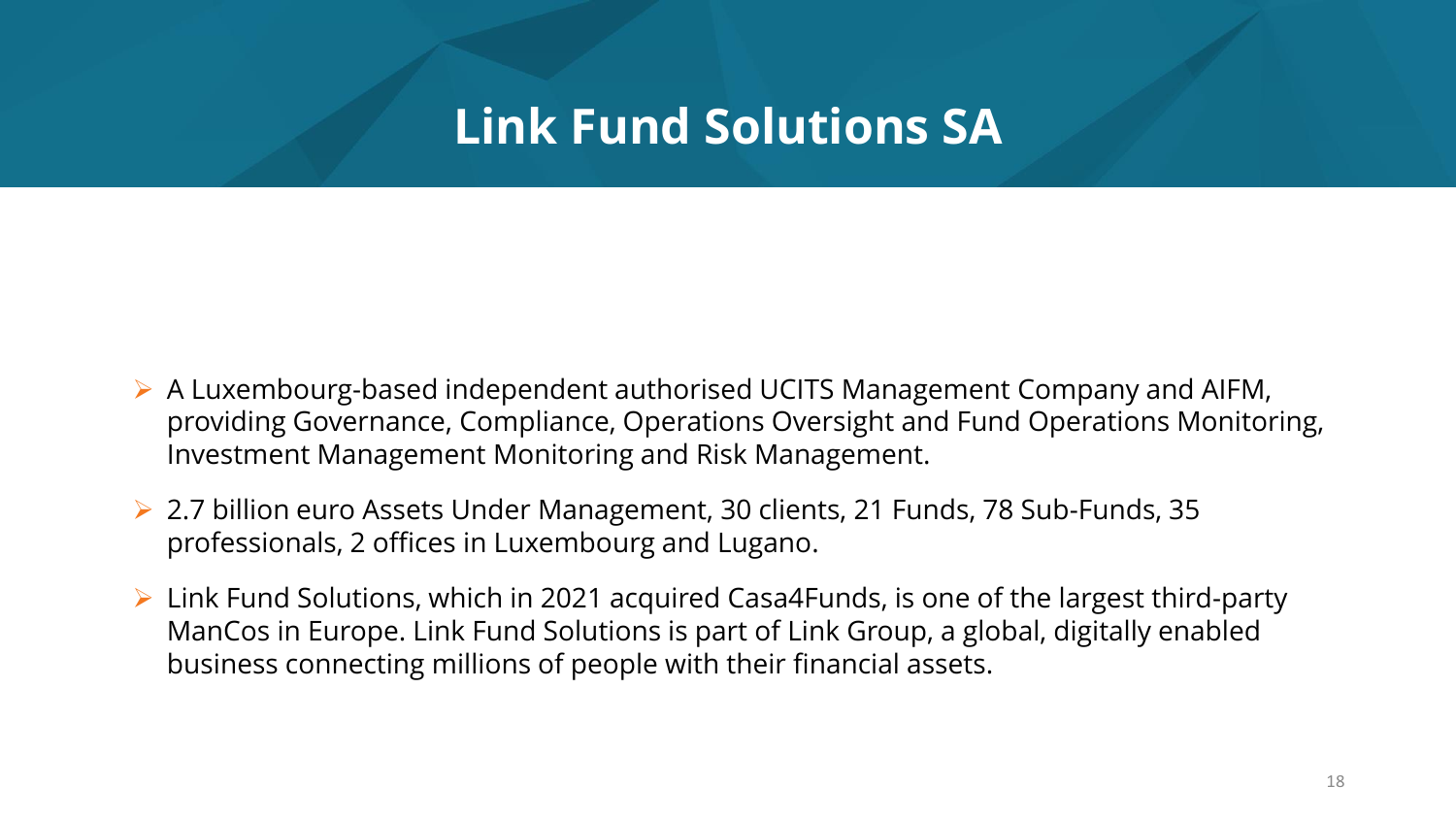## **Further information**

- ➢ Our website: [www.bayesinvestments.com](http://www.bayesinvestments.com/)
- ➢ Our quarterly letters: <https://bayesinvestments.com/quarterly-letters/>
- ➢ Our Media page: [www.bayesinvestments.com/media](http://www.bayesinvestments.com/media)
- Our Atomo Sicav page: <http://www.atomosicav.com/made-in-italy/>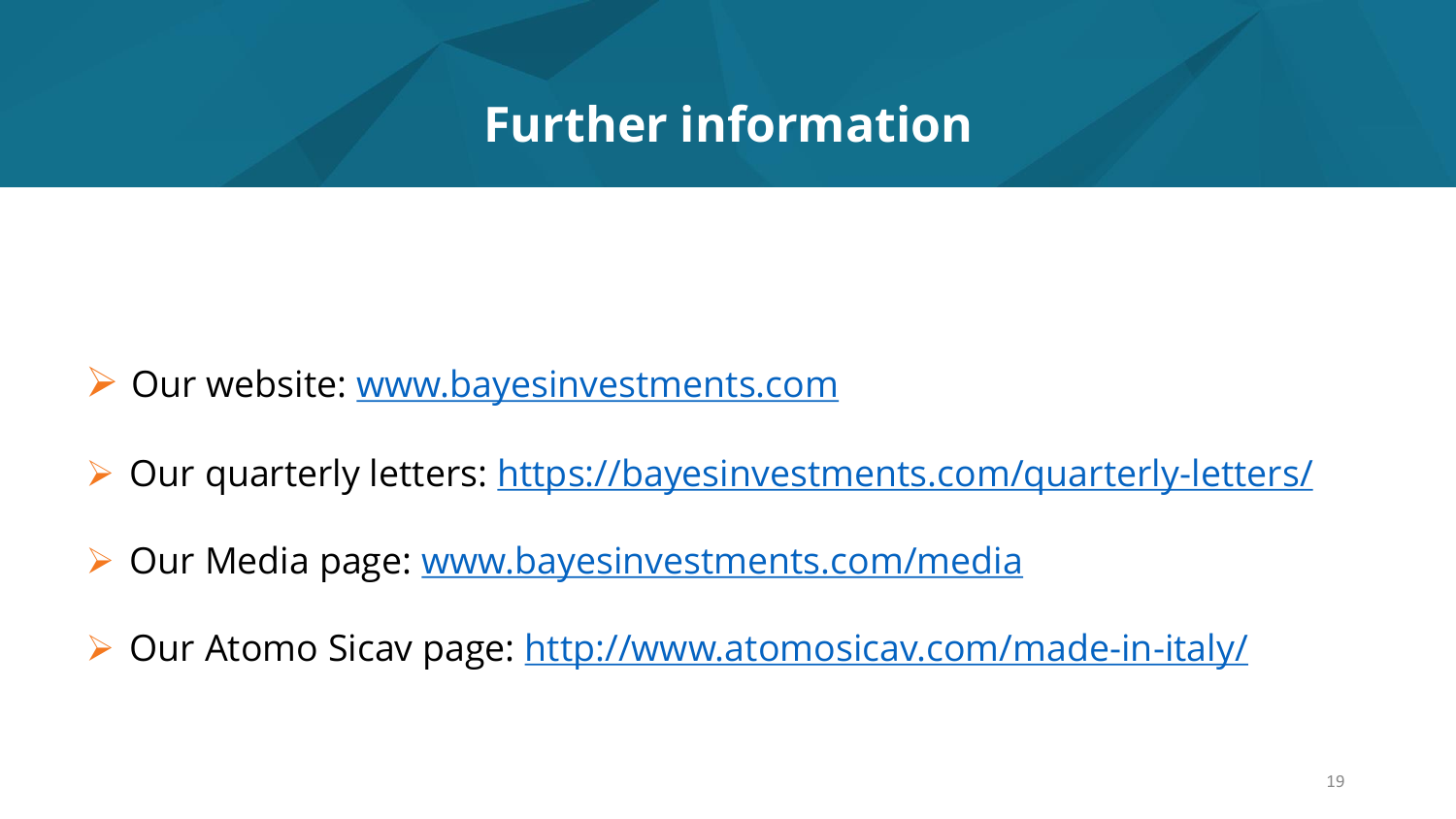## **Important Information – Disclaimer**

This presentation has been prepared by Bayes Investments Limited, registered in England and Wales. Bayes Investments Limited (FRN: 661233) is an Appointed Representative of New College Capital Ltd. New College Capital Ltd. (FRN: 430986) is authorised and regulated by the UK Financial Conduct Authority (FCA).

This presentation is not intended for Retail clients or any person or entity that is a resident of or located in any jurisdiction where such distribution or use would be in contravention of law or regulation. This presentation is intended for Relevant Persons, i.e. those who benefit from an exemption under Rule 4.12 of the FCA's Conduct of Business Sourcebook ("COBS"), or from an exemption under FSMA (Promotion of Collective Investment Schemes) (Exemptions) Order 2001.

Investments are subject to a number of significant risks. Investors should refer to the Atomo Sicav Prospectus, which contains details of these risks. Any past performance contained herein is not an indication of future performance. The value of investments and income from them may fluctuate. Capital is at risk. Investors should have the financial ability and willingness to accept such risks for an indefinite period of time, and the loss of the entire investment.

This presentation may contain forward looking statements, terms and expressions. These contain certain risks and uncertainties that could lead to significant variations against expectations. No assurances can be given in this regard. Whilst Bayes Investments Limited has taken all reasonable steps to ensure that the information contained within these pages is accurate and up-to-date, no liability can be accepted for any error or omissions appearing in this document. If you are in any doubt as to the validity of information made available within these pages, you should seek verification and/or contact us.

Nothing in this document is intended to constitute a financial promotion for the purposes of section 21 of the Financial Services and Markets Act 2000. The contents of this document are provided for general information purposes only, and is not investment advice, nor an offer or solicitation to make an investment. In addition, nothing on this document amounts to a personal recommendation or advice on the merits of any transaction or service. Bayes Investments Limited is therefore not responsible for providing you with protection and you should seek your own legal, investment and tax advice before acting on anything contained in this document.

Professional advice should always be sought before acting or relying on any of the information, and we accept no responsibility for any loss which may arise from reliance on the information in our document.